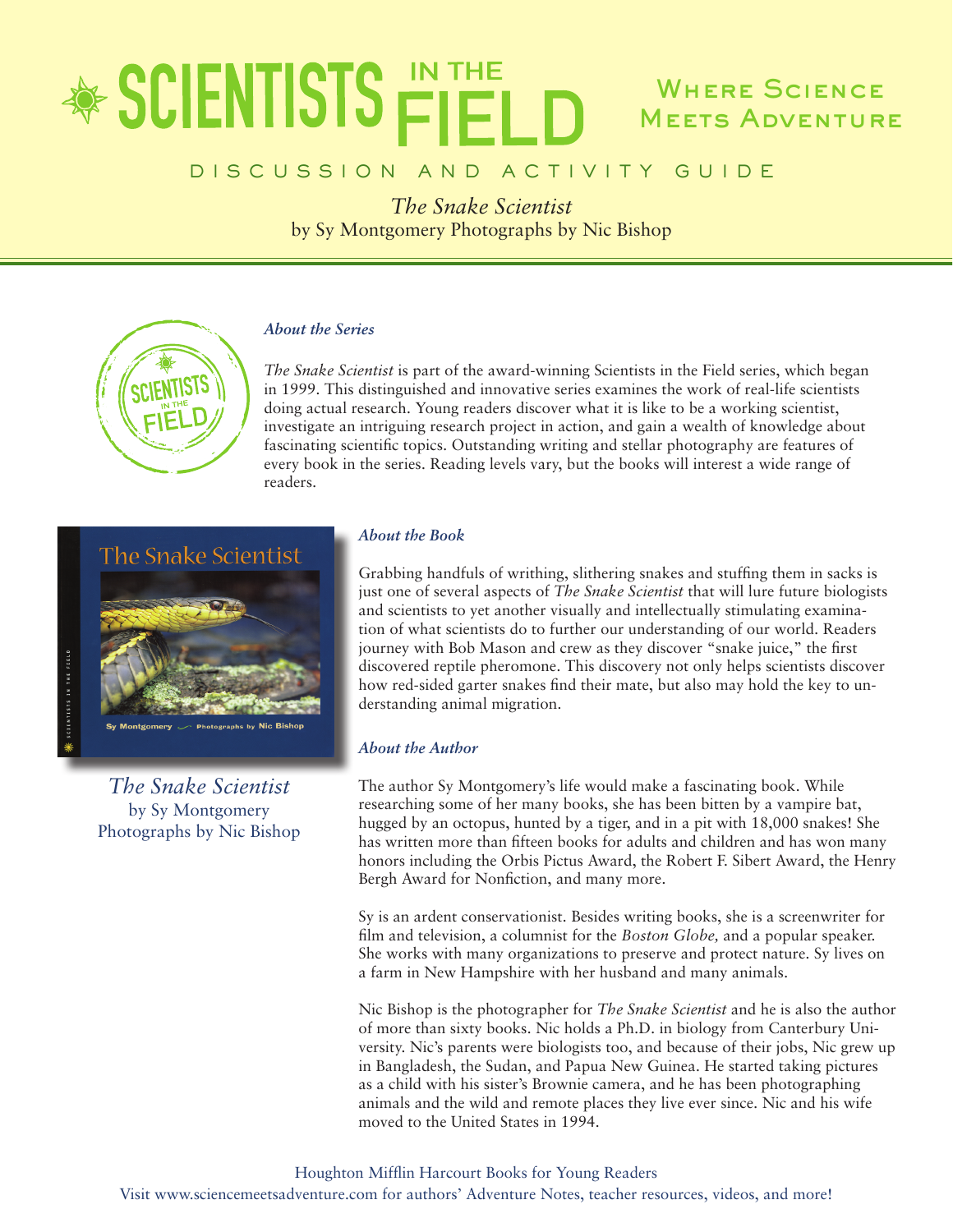# The Snake Scientist

By Sy Montgomery Photographs by Nic Bishop

Nic has won many awards for his books including a Robert F. Sibert Medal (and three Honor Awards), the Orbis Pictus Award, and the Boston Globe–Horn Book Award.

# *Pre-Reading Activity*

At Halloween parties students regularly plunge their hands into globs of cold spaghetti, which the horror-master claims with the voice of doom are human brains or intestines. Peeled grapes become eyeballs. The whole purpose of this fun is to evoke a natural predisposition to shudder with revulsion and fear. In small groups make a list of other icons of fear and discuss the steps we take to manage these fears, if not completely overcome them.

Discuss ways in which fears and superstitions have come back to haunt us with other scary animals like wolves, spiders, bats, sharks, and others.

### *Discussion Questions*

When a community decides to build a neighborhood out of formerly wild lands, what (if any) concessions should be given to the plant and animal life that preceded the new housing development? Does it make any difference if the animals are creatures like snakes, spiders, coyotes, scorpions, wolves, or other similar creatures?

Look at the three pictures on page 5. How do we teach ourselves to become comfortable with creatures that frighten us? How much have our own cultural customs and attitudes toward snakes influenced how we view snakes and how we react when we unexpectedly come into contact with one? Red-sided garter snakes are harmless—does this matter in terms of our fear? Does this answer change if the snake is a rattlesnake?

What benefits to an ecosystem do snakes, bats, spiders, et al. provide? Look at the logo of the American Medical Association. Why snakes?

The benefits from creatures like snakes often are masked beneath our fear of these creatures. What steps should a community take to insure that snakes become a respected and appreciated member of our shared ecosystem (even if they are never loved or our favorite organisms)?

Why have snakes been so successful in evolutionary terms, existing as a species even longer than dinosaurs?

# *Applying and Extending Our Knowledge*

On pages 11 and 12 Montgomery states that red-sided garter snakes are born in the marshes but do not return to the snake den until they are two years old. At the end of the book the question of where the snakes go for their first two years is listed as an unsolved mystery.

- Research the Narcisse Wildlife Management Area in Manitoba, Canada. Look at pictures and videos of the area. Read descriptions of the area around the dens. Make an independent prediction for where newborn snakes spend their first two years of life. Make sure to consider water sources, food sources, and protection from predators.
- After students have formed an independent prediction for how young snakes spend their first years of life, form groups and share predictions. Evaluate the pros and cons of each member's prediction.
- Make a group prediction based on the evaluation of each individual prediction and suggest several methods for testing the group prediction. Keep in mind this quote from page 17: *"Think of it: these are cold-blooded animals, yet they're living where it can snow eight months out of the year. 'These snakes are living on the edge,' says Bob. 'This is a harsh environment for a reptile. If they don't make it back to the den in September they won't survive.'"* How, then, could newborn snakes survive?

Montgomery states that when a two-year-old snake enters a den for the first time, it will return to the same den year after year. Snakes receive, according to the text, *"a temporary stripe of color made with a marker on their bellies or with a silver letter painted on their heads."* (p. 11)

If the marking is only temporary, how do scientists know the same snake returns to the same den? Discuss. In groups, discuss why scientists would not want to permanently mark snakes. Discuss why there is not any mention of tagging snakes. Discuss ways in which your group would go about determining how one could prove that a snake comes back to the same den.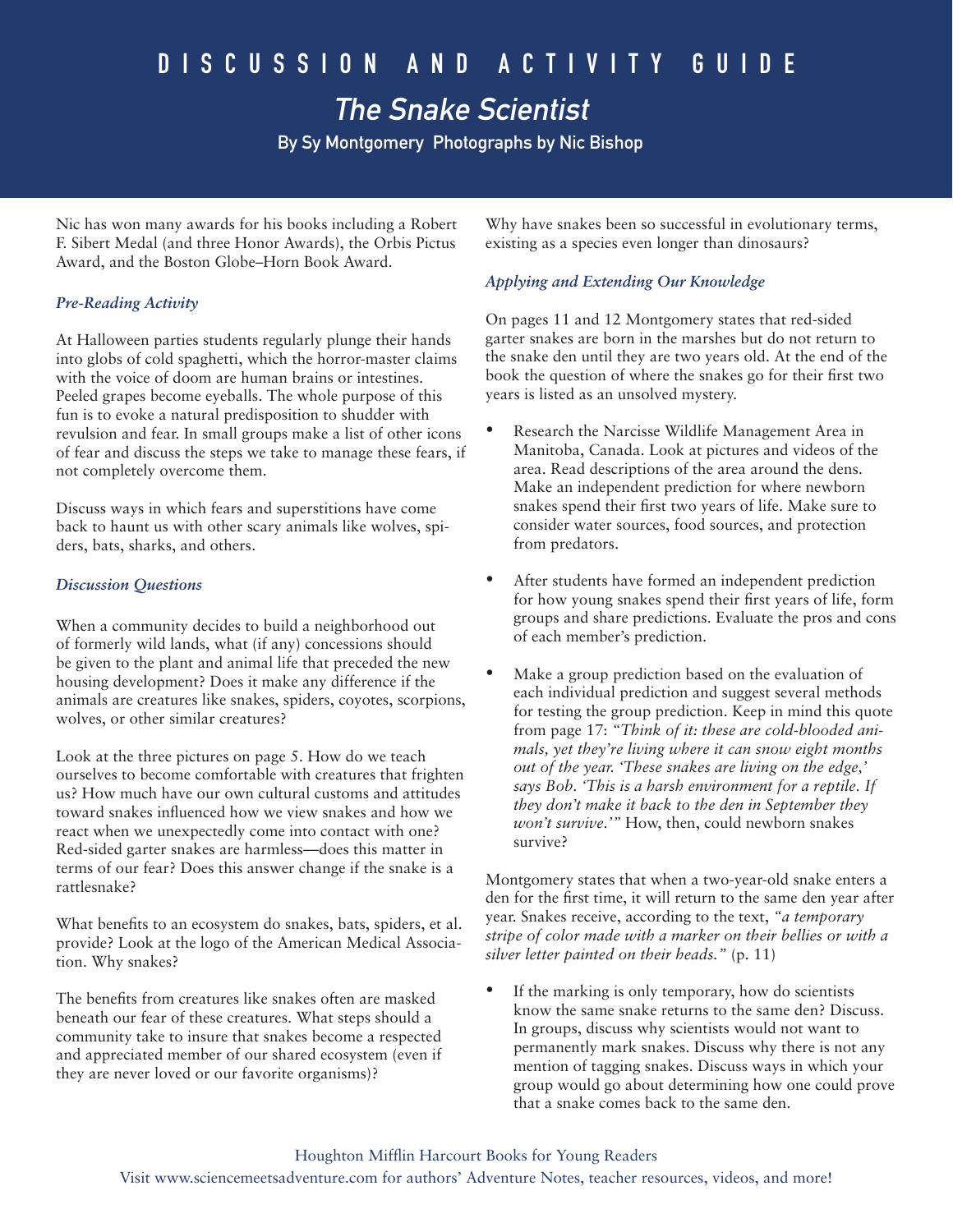By Sy Montgomery Photographs by Nic Bishop

- Does the number of snakes and the number of dens suggest other ways to prove that snakes return to the same den? If so, share with the class the mathematical data that suggests a proof.
- Bob Mason discovered that these snakes live about nine years and travel about twenty miles. How do these numbers factor into the mathematical proof above? Discuss ways in which Bob could determine how far a snake travels and how long this species lives (on average).

#### Common Core Connections

CCSS.ELA-Literacy.WHST.6-8.9 Draw evidence from informational texts to support analysis reflection, and research.

CCSS.ELA-Literacy.WHST.6-8.1b Support claim(s) with logical reasoning and relevant, accurate data and evidence that demonstrate an understanding of the topic or text, using credible sources.

Bob Mason tested hundreds of chemicals before he found the pheromone, the "snake juice" that allows snakes to identify an individual snake. These pheromones, Mason predicts, may also explain how these snakes navigate from the marshes where they give birth and feed to the dens where they spend the winters.

- Collect a large set of objects that are all identical (or close). Maybe it is a deck of cards (use only the back of the cards). Take about a tenth (or less) of the objects and mark them with a scent (almond extract, peppermint, etc.). Now place these scented items in a zigzag path from point A to point B. Use the non-scented items to make following the path visually confusing and as close to impossible as feasible. Have students attempt to navigate the correct path without touching the cards and using just the odor of the scent-marked items. You may want to assign coordinates to all the cards and have students record the correct sequence of the scented objects from the two reference points. You will want just enough scent-tagged items to allow students to find and follow the path, but not so many that there is no challenge to finding the correct object.
- In order to successfully mate, the male has to find which of the virtually identical-looking snakes is the female. This is accomplished by finding the correct pheromone.

Pheromones are a chemical trace that animals sense in ways humans might describe as tasting. Assuming there are no food allergies among students, have one student taste something like a peanut butter cracker or a small piece of mint chocolate without telling anyone what he or she tried. Have the rest of the class taste a similarlooking snack without revealing what was tried. Either make all the snacks look identical or blindfold students tasting them. On this plate of snacks, provide just one or two samples that are the same as the peanut butter cracker or mint chocolate described above. After each student tries a snack, the chosen person tries to find the match by asking each student what he or she tasted. This activity can be done as a race (for fun) or to just demonstrate (along with the last activity) that pheromones are more than just an odor.

Reptiles are cold blooded, which means they take their internal temperature from the environment. Mason suspects that even though his park has created tunnels beneath the road for the snakes, they still chose the highway because the warm asphalt feels better to the snake.

Repeat the path game above, but this time use objects that are warmer and colder. And this time keep the objects close enough together that a blindfolded student could follow the warmest path with his or her hand. The goal in this activity is to veer the student (snake) around the danger area (the highway).

#### Common Core Connections

RST.6-8.3. Follow precisely a multistep procedure when carrying out experiments, taking measurements, or performing technical tasks.

W.6.7. Conduct short research projects to answer a question, drawing on several sources and refocusing the inquiry when appropriate.

Michael, one of the researchers, believes these snakes provide a good model for understanding animal migration in general.

• Compare the snake migration described in this book with animal migration of at least two different species. Make charts or presentations showing how they compare and contrast.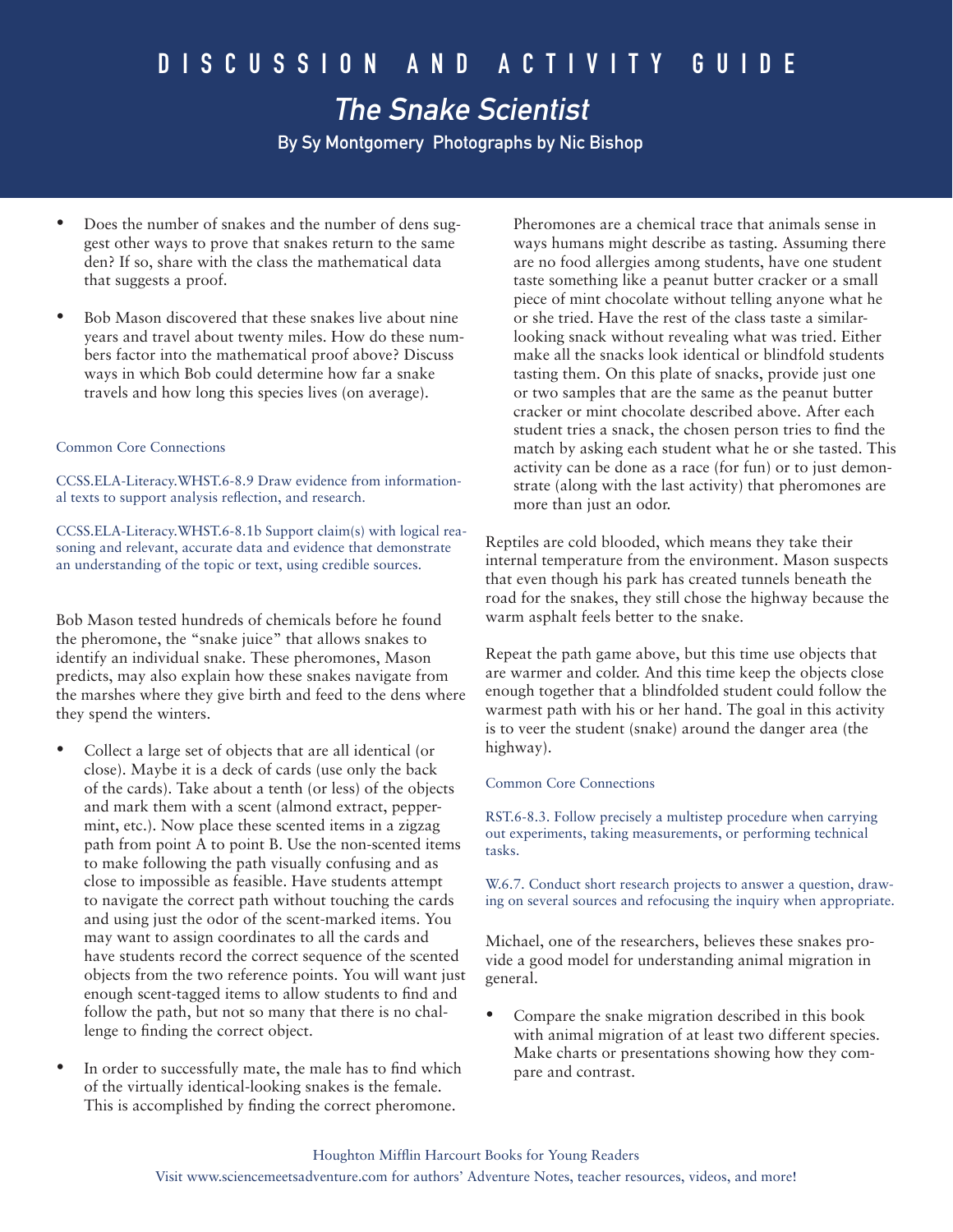# The Snake Scientist

By Sy Montgomery Photographs by Nic Bishop

Is there enough evidence in the book to compare migration patterns between different species? Present your case. If there is not enough evidence, what other evidence would the class need to see first? Does this evidence exist? Check with your school librarian (or public librarian) and prepare an annotated list of references.

#### Common Core Connections

RH.6-8.7. Integrate visual information (e.g., in charts, graphs, photographs, videos, or maps) with other information in print and digital texts.

RI.6.7. Integrate information presented in different media or formats (e.g., visually, quantitatively) as well as in words to develop a coherent understanding of a topic or issue.

W.6.7. Conduct short research projects to answer a question, drawing on several sources and refocusing the inquiry when appropriate. CCSS.ELA-Literacy.RI.6.8 Trace and evaluate the argument and specific claims in a text, distinguishing claims that are supported by reasons and evidence from claims that are not.

While much of this book explores how scientists discovered, isolated, and then used snake pheromones to learn about snake behavior, the basic garter snake biology is scattered through the text.

- Prepare an illustrated field guide page (patterned after, say, a Peterson Field Guide) for the red-sided garter snake.
- Prepare several more pages for other snakes of note (especially any snakes that are commonly found near the school).

#### Common Core Connections

RH.6-8.7. Integrate visual information (e.g., in charts, graphs, photographs, videos, or maps) with other information in print and digital texts.

RI.6.7. Integrate information presented in different media or formats (e.g., visually, quantitatively) as well as in words to develop a coherent understanding of a topic or issue.

W.6.7. Conduct short research projects to answer a question, drawing on several sources and refocusing the inquiry when appropriate. One of the most interesting aspects of the *Snake Scientist*  is the recognition of all the unsolved mysteries about the red-sided garter snake. On page 44, Montgomery lists six mysteries that have yet to be solved.

- This activity guide explores ways to approach several of these mysteries, but not all. Pick another one of these mysteries and predict ways to fit, as Bob Mason describes the process, the puzzle pieces together.
- Write down any other questions or unsolved mysteries that are not listed in the book. Explain why you don't find the answer in the text.

#### Common Core Connections

CCSS.ELA-Literacy.WHST.6-8.9 Draw evidence from informational texts to support analysis reflection, and research.

CCSS.ELA-Literacy.WHST.6-8.1b Support claim(s) with logical reasoning and relevant, accurate data and evidence that demonstrate an understanding of the topic or text, using credible sources.

CCSS.ELA-Literacy.RI.6.3 Analyze in detail how a key individual, event, or idea is introduced, illustrated, and elaborated in a text (e.g., through examples or anecdotes).

CCSS.ELA-Literacy.RI.6.8 Trace and evaluate the argument and specific claims in a text, distinguishing claims that are supported by reasons and evidence from claims that are not.

### *Other Websites to Explore*

Red-Sided Garter Snake Fact Sheet www.gov.mb.ca/conservation/wildlife/mbsp/fs/rsgarter.html

Information on the Red-Sided Garter Snake and the Narcisse Snake Dens from Manitoba Provincial Government.

Common Garter Snake extension.oregonstate.edu/catalog/pdf/ec/ec1602.pdf (Information on the common garter snake from Oregon State University.)

Identifying Snakes: A How to Guide www.wildernesscollege.com/identify-snakes.html (A well-done site on the basic element of snake identification from Alderleaf Wilderness College.)